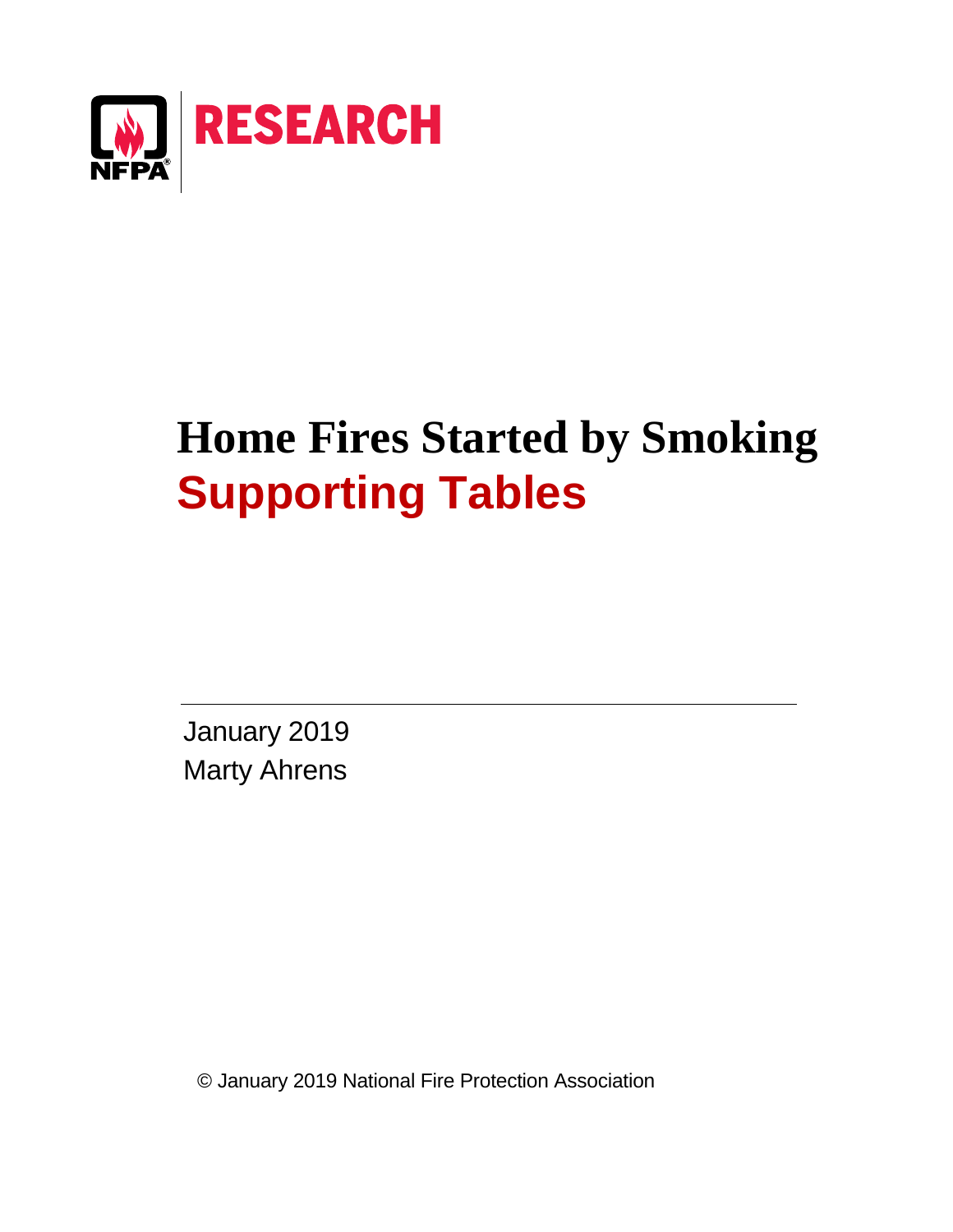## **Home Fires Started by Smoking: Supporting Tables**

The tables in this document are a companion to the report of the same name. Firefighter deaths and injuries are excluded from this analysis.

Most tables, with the exception of fires by year show estimates of 2012-2016 annual averages. Estimates were derived from the U.S. Fire Administration's [National Fire Incident Reporting](https://www.usfa.fema.gov/data/nfirs/)  [System \(NFIRS\)](https://www.usfa.fema.gov/data/nfirs/) and NFPA's annual fire department experience survey and include proportional shares of unknown or missing data. Fires are rounded to the nearest 100, deaths and injuries are rounded to the nearest ten, and property loss is rounded to the nearest million dollars. Inflation adjustments were made only for the trend table. Percentages were calculated on unrounded estimates.

NFIRS 5.0 includes a category of structure fires collectively referred to as "confined fires," identified by NFIRS incident type codes 113-118. These include confined cooking fires, confined chimney or flue fires, confined trash fires, confined fuel burner or boiler fires. Losses are generally minimal in these fires, which by definition, are assumed to have been limited to the object of origin. Although causal data is not required for these fires, it is sometimes present. To obtain estimates of fires, unknown data for confined and non-confined fires were analyzed separately and the results summed.

For more information on how these estimates were calculated, please see the full report and ["How NFPA's National Estimates Are Calculated for Home Structure Fires.](https://www.nfpa.org/-/media/Files/News-and-Research/Fire-statistics-and-reports/NFPA-estimates-and-methodology/HowNationalEstimatesAreCalculatedForHomeStructureFires.pdf)"

| <b>Table</b> | <b>Home Structure Fires Started by Smoking Materials</b> | Page |
|--------------|----------------------------------------------------------|------|
|              |                                                          |      |
| Table 1.     | By Year                                                  |      |
| Table 2.     | By Item First Ignited                                    |      |
| Table 3.     | By Area of Origin                                        | h    |
| Table 4.     | By Extent of Fire Spread                                 |      |

## **List of Tables**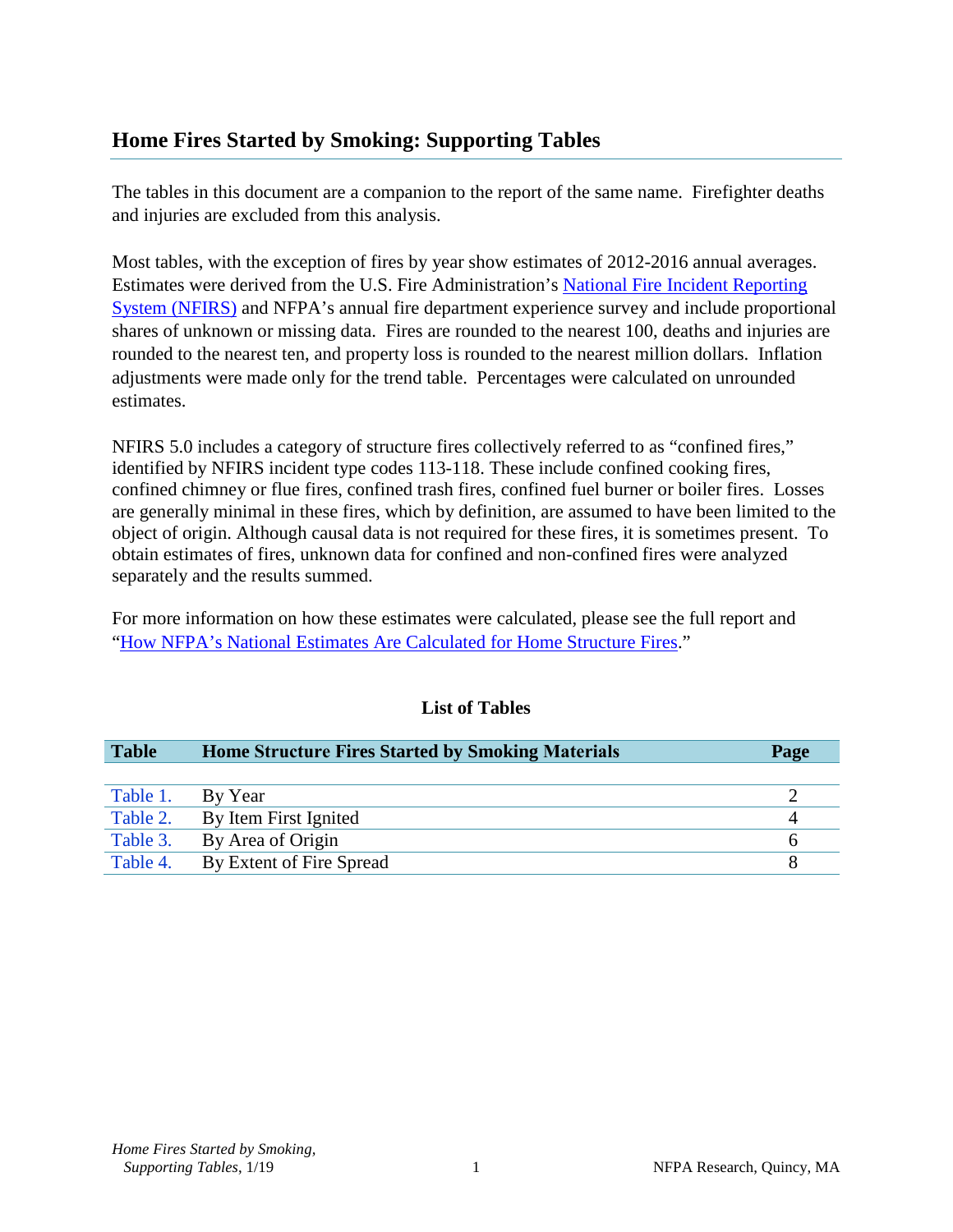<span id="page-2-0"></span>

| Year | <b>Fires</b> |          |       | <b>Civilian</b><br><b>Civilian</b><br><b>Deaths</b><br><b>Injuries</b> |       |         | <b>Direct Property Damage (in Millions)</b><br><b>As Reported</b><br>In 2016 Dollars |               |       |  |  |
|------|--------------|----------|-------|------------------------------------------------------------------------|-------|---------|--------------------------------------------------------------------------------------|---------------|-------|--|--|
|      |              |          |       |                                                                        |       |         |                                                                                      |               |       |  |  |
| 1980 | 70,800       |          | 1,820 |                                                                        | 4,190 |         | \$314                                                                                |               | \$915 |  |  |
| 1981 | 64,700       |          | 1,980 |                                                                        | 4,030 |         | \$307                                                                                |               | \$808 |  |  |
| 1982 | 52,400       |          | 1,680 |                                                                        | 3,710 |         | \$332                                                                                |               | \$824 |  |  |
| 1983 | 45,300       |          | 1,510 |                                                                        | 3,680 |         | \$266                                                                                |               | \$640 |  |  |
| 1984 | 45,600       |          | 1,480 |                                                                        | 3,340 |         | \$310                                                                                |               | \$714 |  |  |
| 1985 | 44,900       |          | 1,580 |                                                                        | 3,330 |         | \$304                                                                                |               | \$677 |  |  |
| 1986 | 42,500       |          | 1,350 |                                                                        | 2,980 |         | \$301                                                                                |               | \$659 |  |  |
| 1987 | 39,800       |          | 1,380 |                                                                        | 3,100 |         | \$282                                                                                |               | \$595 |  |  |
| 1988 | 38,900       |          | 1,570 |                                                                        | 3,570 |         | \$300                                                                                |               | \$609 |  |  |
| 1989 | 34,000       |          | 1,190 |                                                                        | 2,970 |         | \$276                                                                                |               | \$534 |  |  |
| 1990 | 30,800       |          | 1,150 |                                                                        | 2,930 |         | \$320                                                                                |               | \$588 |  |  |
| 1991 | 29,900       |          | 880   |                                                                        | 2,730 |         | \$398                                                                                |               | \$701 |  |  |
| 1992 | 28,000       |          | 1,000 |                                                                        | 2,740 |         | \$231                                                                                |               | \$395 |  |  |
| 1993 | 27,200       |          | 980   |                                                                        | 2,850 |         | \$300                                                                                |               | \$498 |  |  |
| 1994 | 26,300       |          | 840   |                                                                        | 2,380 |         | \$294                                                                                |               | \$476 |  |  |
| 1995 | 25,400       |          | 1,040 |                                                                        | 2,230 |         | \$308                                                                                |               | \$485 |  |  |
| 1996 | 26,600       |          | 1,090 |                                                                        | 2,480 |         | \$316                                                                                |               | \$483 |  |  |
| 1997 | 23,300       |          | 870   |                                                                        | 1,990 |         | \$320                                                                                |               | \$478 |  |  |
| 1998 | 23,200       |          | 850   |                                                                        | 2,010 |         | \$308                                                                                |               | \$454 |  |  |
| 1999 | 26,200       | (25,100) | 830   | (830)                                                                  | 1,980 | (1,900) | \$404                                                                                | $(*402)$      | \$581 |  |  |
| 2000 | 18,800       | (17,300) | 860   | (860)                                                                  | 1,990 | (1,990) | \$480                                                                                | ( \$479)      | \$669 |  |  |
| 2001 | 18,000       | (15,300) | 760   | (760)                                                                  | 1,390 | (1,360) | \$358                                                                                | $($ \$358 $)$ | \$485 |  |  |
| 2002 | 20,100       | (15,400) | 610   | (610)                                                                  | 1,280 | (1,250) | \$393                                                                                | $(\$391)$     | \$524 |  |  |
| 2003 | 18,300       | (13,300) | 690   | (690)                                                                  | 1,320 | (1,280) | \$402                                                                                | $(\$400)$     | \$524 |  |  |
| 2004 | 19,300       | (12,900) | 710   | (710)                                                                  | 1,210 | (1,200) | \$369                                                                                | (\$368)       | \$469 |  |  |
| 2005 | 18,700       | (12,700) | 740   | (740)                                                                  | 1,250 | (1,190) | \$456                                                                                | $(\$455)$     | \$560 |  |  |
| 2006 | 21,600       | (14,700) | 690   | (690)                                                                  | 1,360 | (1,280) | \$494                                                                                | $(\$493)$     | \$588 |  |  |
| 2007 | 19,200       | (13,900) | 650   | (650)                                                                  | 1,270 | (1,230) | \$406                                                                                | $(\$404)$     | \$469 |  |  |
| 2008 | 18,400       | (13,200) | 620   | (620)                                                                  | 1,250 | (1,230) | \$524                                                                                | $(\$524)$     | \$584 |  |  |
| 2009 | 16,900       | (12,100) | 590   | (590)                                                                  | 1,200 | (1,160) | \$590                                                                                | $(\$589)$     | \$659 |  |  |
| 2010 | 17,500       | (13,100) | 540   | (540)                                                                  | 1,320 | (1,300) | \$535                                                                                | $(\$534)$     | \$589 |  |  |
| 2011 | 17,600       | (13,300) | 490   | (490)                                                                  | 1,370 | (1,350) | \$516                                                                                | (\$515)       | \$551 |  |  |
| 2012 | 21,300       | (16,300) | 620   | (620)                                                                  | 1,220 | (1,200) | \$630                                                                                | $(\$628)$     | \$659 |  |  |
| 2013 | 18,100       | (13,400) | 590   | (590)                                                                  | 1,200 | (1,160) | \$502                                                                                | $(\$501)$     | \$516 |  |  |
| 2014 | 17,200       | (12,900) | 570   | (570)                                                                  | 1,140 | (1,120) | \$426                                                                                | $(\$423)$     | \$431 |  |  |
| 2015 | 17,300       | (13,100) | 530   | (530)                                                                  | 1,050 | (1,020) | \$462                                                                                | $(\$461)$     | \$468 |  |  |
| 2016 | 16,500       | (12,800) | 660   | (660)                                                                  | 1,060 | (1,010) | \$372                                                                                | $(\$370)$     | \$372 |  |  |

### **Table 1. Home Structure Fires Started by Smoking Materials, by Year**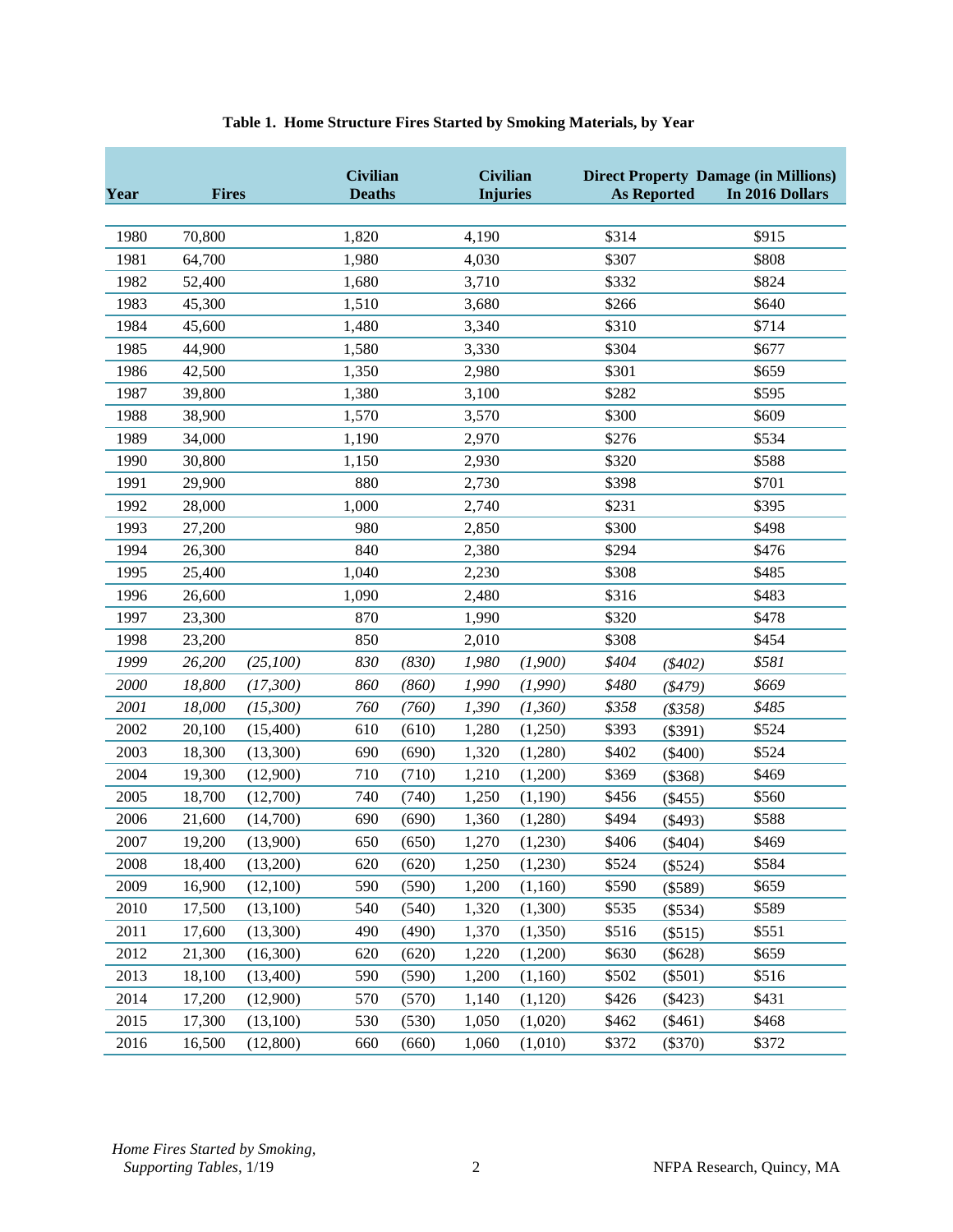#### **Table 1. Home Structure Fires Started by Smoking Materials, by Year (Continued)**

Note: Numbers in parentheses exclude fires with incident types indicating structure fires confined to trash, cooking vessel, chimney or flue, fuel burner or boilers, commercial compactors or incinerators (collectively called "confined fires.") These are national estimates of fires reported to U.S. municipal fire departments and so exclude fires reported only to federal or state agencies or industrial fire brigades. National estimates are projections. Casualty and loss projections can be heavily influenced by the inclusion or exclusion of one unusually serious fire. Fires are rounded to the nearest hundred, casualties are rounded to the nearest den and property damage is rounded to the nearest million. Estimates include a proportional share of fires with heat source unknown or unknown between smoking material and open flame. *Because of low participation in NFIRS Version 5.0 during 1999-2001, estimates for those years are highly uncertain and must be used with caution.* Estimates are calculated separately for nonconfined fires and confined fires.

Source: NFIRS Version 4.1 (1980-1998), and Version 5.0 (1999-2016) from NFPA's fire experience survey.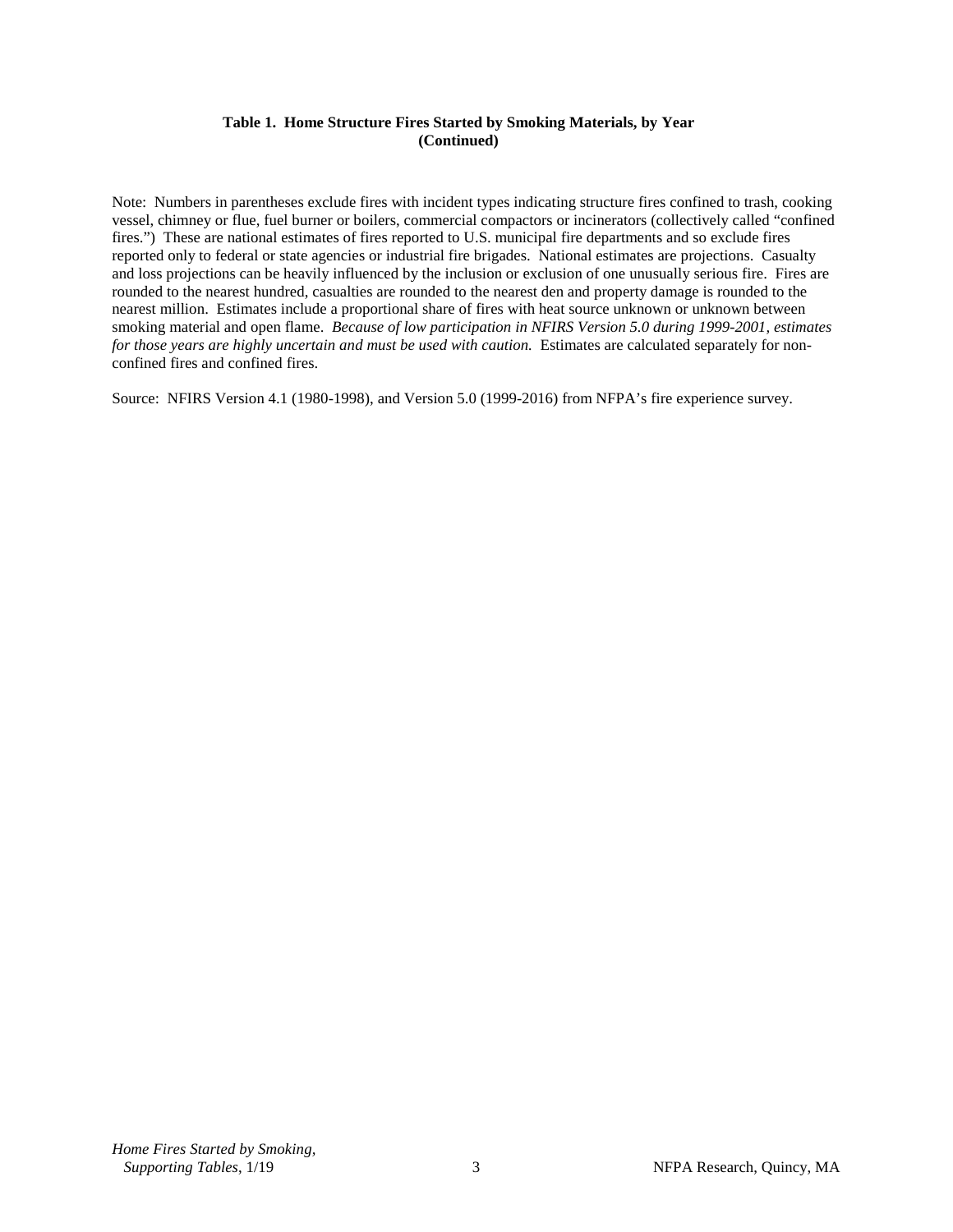#### **Table 2. Home Structure Fires Started by Smoking Materials, by Item First Ignited 2012-2016 Annual Averages**

<span id="page-4-0"></span>

| <b>Item First Ignited</b>                      | <b>Fires</b>     |         |                  | <b>Civilian</b><br><b>Deaths</b> | <b>Civilian</b><br><b>Injuries</b> |         | <b>Direct</b><br><b>Property Damage</b><br>(in Millions) |         |
|------------------------------------------------|------------------|---------|------------------|----------------------------------|------------------------------------|---------|----------------------------------------------------------|---------|
| Rubbish, trash, or waste                       | 3,900            | (22%)   | 20               | (3%)                             | 80                                 | (7%)    | \$59                                                     | (12%)   |
| Non-confined                                   | 1,500            | (9%)    | 20               | (3%)                             | 70                                 | (6%)    | \$58                                                     | (12%)   |
| Confined                                       | 2,400            | (13%)   | $\mathbf{0}$     | $(0\%)$                          | 10                                 | (1%)    | \$1                                                      | $(0\%)$ |
| Mattress or bedding                            | 1,800            | (10%)   | 170              | (29%)                            | 330                                | (29%)   | \$56                                                     | (12%)   |
| Non-confined                                   | 1,700            | (9%)    | 170              | (29%)                            | 330                                | (29%)   | \$56                                                     | (12%)   |
| Confined                                       | 100              | $(1\%)$ | $\boldsymbol{0}$ | $(0\%)$                          | $\boldsymbol{0}$                   | $(0\%)$ | \$0                                                      | $(0\%)$ |
| Exterior wall covering or finish               | 1,400            | (8%)    | $\boldsymbol{0}$ | $(0\%)$                          | 20                                 | (2%)    | \$44                                                     | $(9\%)$ |
| Non-confined                                   | 1,400            | $(8\%)$ | $\boldsymbol{0}$ | $(0\%)$                          | 20                                 | (2%)    | \$44                                                     | (9%)    |
| Confined                                       | $\theta$         | $(0\%)$ | $\boldsymbol{0}$ | $(0\%)$                          | $\boldsymbol{0}$                   | $(0\%)$ | \$0                                                      | $(0\%)$ |
| Upholstered furniture                          | 1,300            | (7%)    | 220              | (38%)                            | 240                                | (21%)   | \$64                                                     | (13%)   |
| Non-confined                                   | 1,200            | (7%)    | 220              | (38%)                            | 240                                | (21%)   | \$64                                                     | (13%)   |
| Confined                                       | $\theta$         | $(0\%)$ | $\boldsymbol{0}$ | $(0\%)$                          | $\boldsymbol{0}$                   | $(0\%)$ | \$0                                                      | $(0\%)$ |
| Structural member or framing                   | 1,000            | (5%)    | $\boldsymbol{0}$ | $(0\%)$                          | 10                                 | $(1\%)$ | \$18                                                     | (4%)    |
| Non-confined                                   | 1,000            | (5%)    | $\boldsymbol{0}$ | $(0\%)$                          | 10                                 | (1%)    | \$18                                                     | (4%)    |
| Confined                                       | $\mathbf{0}$     | $(0\%)$ | $\boldsymbol{0}$ | $(0\%)$                          | $\boldsymbol{0}$                   | $(0\%)$ | \$0                                                      | $(0\%)$ |
| Light vegetation, including grass              | 900              | (5%)    | $\boldsymbol{0}$ | $(0\%)$                          | 10                                 | (1%)    | \$30                                                     | (6%)    |
| Non-confined                                   | 700              | (4%)    | $\boldsymbol{0}$ | $(0\%)$                          | 10                                 | $(1\%)$ | \$30                                                     | (6%)    |
| Confined                                       | 100              | $(1\%)$ | $\boldsymbol{0}$ | $(0\%)$                          | $\boldsymbol{0}$                   | $(0\%)$ | \$0                                                      | $(0\%)$ |
| Box, carton, bag, basket, or barrel            | 700              | (4%)    | 10               | (1%)                             | 20                                 | (2%)    | \$20                                                     | (4%)    |
| Non-confined                                   | 500              | (3%)    | 10               | (1%)                             | 20                                 | (2%)    | \$20                                                     | (4%)    |
| Confined                                       | 200              | $(1\%)$ | $\boldsymbol{0}$ | $(0\%)$                          | $\boldsymbol{0}$                   | $(0\%)$ | \$0                                                      | $(0\%)$ |
| Unclassified organic materials                 | 700              | (4%)    | $\boldsymbol{0}$ | $(0\%)$                          | 20                                 | (2%)    | \$36                                                     | (7%)    |
| Non-confined                                   | 600              | (3%)    | $\boldsymbol{0}$ | $(0\%)$                          | 20                                 | (2%)    | \$36                                                     | (7%)    |
| Confined                                       | 100              | $(1\%)$ | $\boldsymbol{0}$ | $(0\%)$                          | $\boldsymbol{0}$                   | $(0\%)$ | \$0                                                      | $(0\%)$ |
| Unclassified item first ignited                | 700              | (4%)    | 10               | (2%)                             | 50                                 | (4%)    | \$27                                                     | (6%)    |
| Non-confined                                   | 500              | (3%)    | 10               | (2%)                             | 40                                 | (4%)    | \$27                                                     | (6%)    |
| Confined                                       | 200              | $(1\%)$ | $\boldsymbol{0}$ | $(0\%)$                          | $\boldsymbol{0}$                   | $(0\%)$ | \$0                                                      | $(0\%)$ |
| Unclassified structural component<br>or finish | 600              | (3%)    | $\boldsymbol{0}$ | $(0\%)$                          | 10                                 | (1%)    | \$13                                                     | (3%)    |
| Non-confined                                   | 600              | (3%)    | $\boldsymbol{0}$ | $(0\%)$                          | $10\,$                             | $(1\%)$ | \$13                                                     | (3%)    |
| Confined                                       | $\boldsymbol{0}$ | $(0\%)$ | $\boldsymbol{0}$ | $(0\%)$                          | $\boldsymbol{0}$                   | $(0\%)$ | \$0                                                      | $(0\%)$ |
| Exterior trim, including doors                 | 500              | (3%)    | $\boldsymbol{0}$ | $(0\%)$                          | $10\,$                             | $(0\%)$ | \$8                                                      | (2%)    |
| Non-confined                                   | 500              | (3%)    | $\boldsymbol{0}$ | $(0\%)$                          | 10                                 | $(0\%)$ | \$8                                                      | (2%)    |
| Confined                                       | $\boldsymbol{0}$ | $(0\%)$ | $\boldsymbol{0}$ | $(0\%)$                          | $\boldsymbol{0}$                   | $(0\%)$ | \$0                                                      | $(0\%)$ |
| Magazine, newspaper, or writing                |                  |         |                  |                                  |                                    |         |                                                          |         |
| paper                                          | 500              | (3%)    | 10               | $(2\%)$                          | $20\,$                             | (2%)    | \$7                                                      | (1%)    |
| Non-confined                                   | 200              | $(1\%)$ | 10               | $(2\%)$                          | $20\,$                             | (2%)    | \$7                                                      | (1%)    |
| Confined                                       | 300              | $(1\%)$ | $\boldsymbol{0}$ | $(0\%)$                          | $\boldsymbol{0}$                   | $(0\%)$ | \$0                                                      | $(0\%)$ |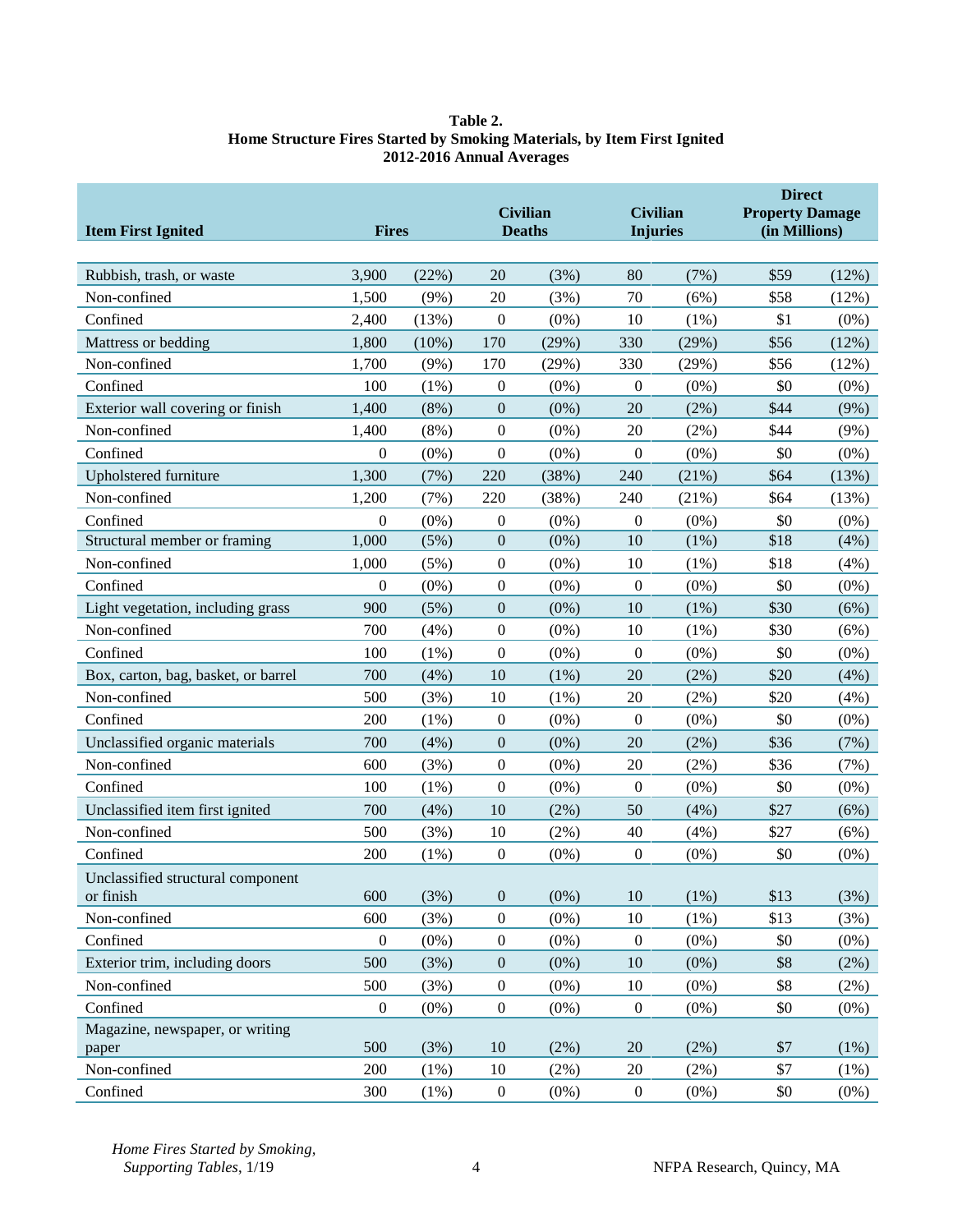#### **Table 2. Home Structure Fires Started by Smoking Materials, by Item First Ignited 2012-2016 Annual Averages (Continued)**

| <b>Item First Ignited</b>                                                                           |              | <b>Civilian</b><br><b>Fires</b><br><b>Deaths</b> |                  |           |                  | <b>Civilian</b><br><b>Injuries</b> | <b>Direct</b><br><b>Property Damage</b><br>(in Millions) |           |  |
|-----------------------------------------------------------------------------------------------------|--------------|--------------------------------------------------|------------------|-----------|------------------|------------------------------------|----------------------------------------------------------|-----------|--|
|                                                                                                     |              |                                                  |                  |           |                  |                                    |                                                          |           |  |
| Unclassified furniture or utensil                                                                   | 500          | (3%)                                             | 30               | (6%)      | 40               | (4%)                               | \$19                                                     | (4%)      |  |
| Non-confined                                                                                        | 400          | $(2\%)$                                          | 30               | (6%)      | 40               | (4%)                               | \$19                                                     | (4%)      |  |
| Confined                                                                                            | 0            | $(0\%)$                                          | $\boldsymbol{0}$ | $(0\%)$   | $\overline{0}$   | $(0\%)$                            | \$0                                                      | $(0\%)$   |  |
| Multiple items first ignited                                                                        | 500          | (3%)                                             | 10               | (2%)      | 30               | $(2\%)$                            | \$14                                                     | (3%)      |  |
| Non-confined                                                                                        | 300          | $(2\%)$                                          | 10               | (2%)      | 20               | (2%)                               | \$14                                                     | (3%)      |  |
| Confined                                                                                            | 200          | $(1\%)$                                          | $\boldsymbol{0}$ | $(0\%)$   | $\boldsymbol{0}$ | $(0\%)$                            | \$0                                                      | $(0\%)$   |  |
| Clothing                                                                                            | 400          | (2%)                                             | 30               | (6%)      | 50               | (5%)                               | \$7                                                      | (1%)      |  |
| Non-confined                                                                                        | 400          | $(2\%)$                                          | 30               | (6%)      | 50               | (5%)                               | \$7                                                      | $(1\%)$   |  |
| Confined                                                                                            | 100          | $(1\%)$                                          | $\overline{0}$   | $(0\%)$   | $\overline{0}$   | $(0\%)$                            | \$0                                                      | $(0\%)$   |  |
| Floor covering rug, carpet, or<br>mat                                                               | 400          | (2%)                                             | 10               | $(2\%)$   | 20               | $(2\%)$                            | \$13                                                     | (3%)      |  |
| Non-confined                                                                                        | 400          | $(2\%)$                                          | 10               | $(2\%)$   | 20               | $(2\%)$                            | \$13                                                     | (3%)      |  |
| Confined                                                                                            | $\mathbf{0}$ | $(0\%)$                                          | $\mathbf{0}$     | $(0\%)$   | $\theta$         | $(0\%)$                            | \$0                                                      | $(0\%)$   |  |
| Other known item first ignited                                                                      | 2,200        | (12%)                                            | 50               | (8%)      | 160              | (14%)                              | \$42                                                     | (9%)      |  |
| Non-confined                                                                                        | 1,700        | $(9\%)$                                          | 50               | $(8\%)$   | 160              | (14%)                              | \$42                                                     | (9%)      |  |
| Confined                                                                                            | 600          | (3%)                                             | $\boldsymbol{0}$ | $(0\%)$   | $\boldsymbol{0}$ | $(0\%)$                            | \$0                                                      | $(0\%)$   |  |
|                                                                                                     |              |                                                  |                  |           |                  |                                    |                                                          |           |  |
| Total                                                                                               | 18,100       | $(100\%)$                                        | 590              | $(100\%)$ | 1,130            | $(100\%)$                          | \$476                                                    | $(100\%)$ |  |
| Non-confined                                                                                        | 13,700       | (76%)                                            | 590              | $(100\%)$ | 1,100            | (97%)                              | \$475                                                    | $(100\%)$ |  |
| Confined                                                                                            | 4,400        | (24%)                                            | $\boldsymbol{0}$ | $(0\%)$   | 30               | (3%)                               | \$2                                                      | $(0\%)$   |  |
|                                                                                                     |              |                                                  |                  |           |                  |                                    |                                                          |           |  |
| The following items were first ignited in fewer than 2% of the fires but at least 2% of the deaths. |              |                                                  |                  |           |                  |                                    |                                                          |           |  |
| Flammable or combustible<br>liquids or gases, piping or filter                                      |              |                                                  | 20               | (4%)      |                  |                                    |                                                          |           |  |
| Unclassified soft goods or<br>wearing apparel                                                       |              |                                                  | 10               | $(2\%)$   |                  |                                    |                                                          |           |  |

Note: These are national estimates of fires reported to U.S. municipal fire departments and so exclude fires reported only to federal or state agencies or industrial fire brigades. National estimates are projections. Casualty and loss projections can be heavily influenced by the inclusion or exclusion of one unusually serious fire. Fires are rounded to the nearest ten, civilian deaths and civilian injuries to the nearest one and direct property damage to the nearest million dollars. Damage has not been adjusted for inflation. Estimates include a proportional share of fires with heat source unknown, fires unknown between smoking material and open flame source, and smoking-material fires with unknown item first ignited. Totals may not equal sums because of rounding. Statistics are calculated separately for non-confined fires and confined fires, i.e., fires with incident types that indicated they were confined to trash, cooking vessel, chimney or flue, fuel burner or boiler, commercial compactor or incinerator.

Source: NFIRS 5.0 and NFPA's fire experience survey.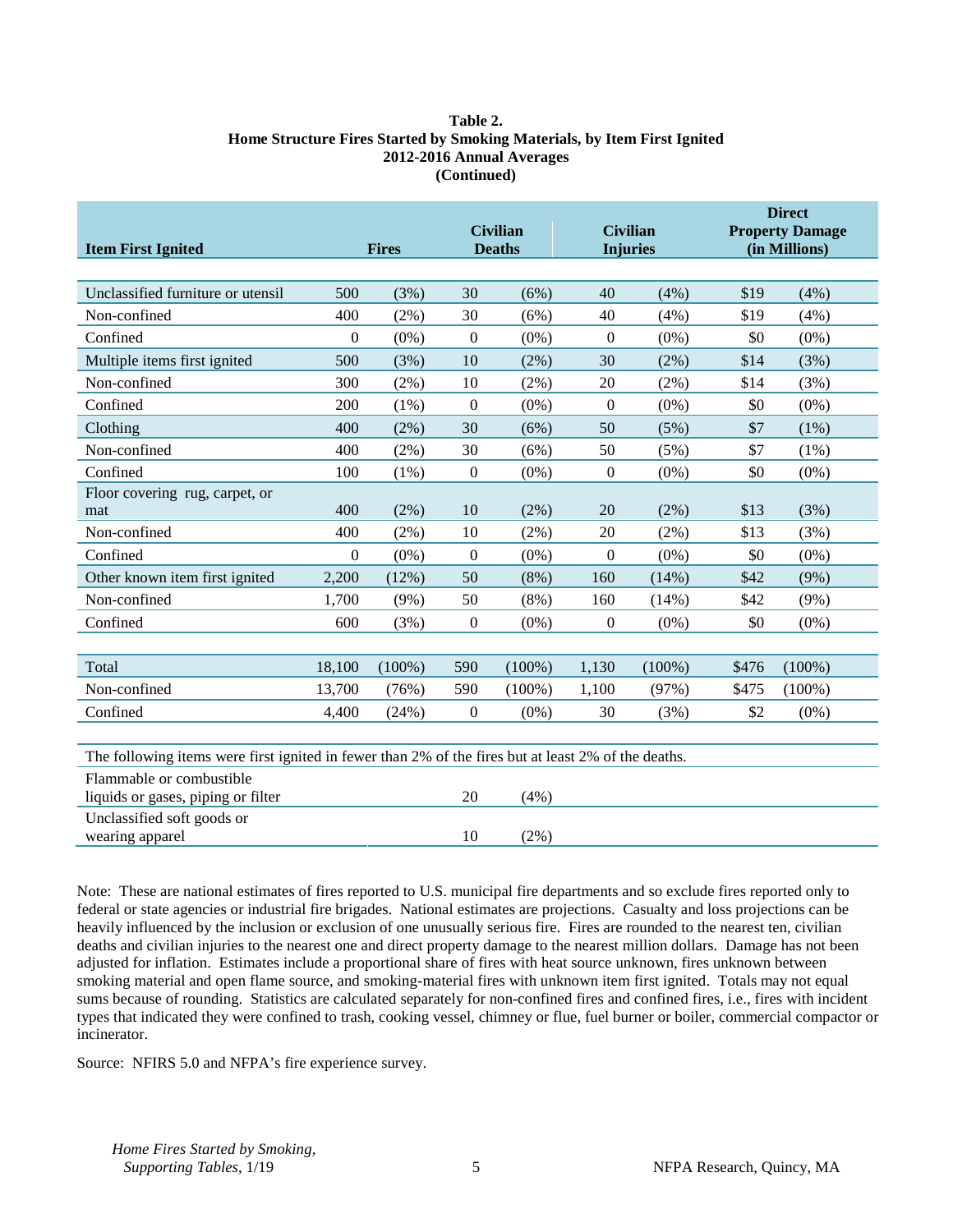#### **Table 3. Home Structure Fires Started by Smoking Materials, Area of Origin 2012-2016 Annual Averages**

<span id="page-6-0"></span>

|                                 |                  |          |                        |          |                          |         | <b>Property Damage</b> |          |
|---------------------------------|------------------|----------|------------------------|----------|--------------------------|---------|------------------------|----------|
| <b>Area of Origin</b>           | <b>Fires</b>     |          | <b>Civilian Deaths</b> |          | <b>Civilian Injuries</b> |         | (in Million)           |          |
|                                 |                  |          |                        |          |                          |         |                        |          |
| Exterior balcony or             |                  |          |                        |          |                          |         |                        |          |
| unenclosed porch                | 3.300            | $(18\%)$ | 20                     | (3%)     | 60                       | (6%)    | \$118                  | (25%)    |
| Non-confined                    | 2,900            | (16%)    | 20                     | (3%)     | 60                       | (6%)    | \$118                  | (25%)    |
| Confined                        | 300              | $(2\%)$  | $\mathbf{0}$           | $(0\%)$  | $\mathbf{0}$             | $(0\%)$ | \$0                    | $(0\%)$  |
| Bedroom                         | 2,700            | (15%)    | 200                    | (34%)    | 450                      | (39%)   | $\overline{$}76$       | (16%)    |
| Non-confined                    | 2,400            | (13%)    | 200                    | (34%)    | 430                      | (38%)   | $\overline{$}76$       | (16%)    |
| Confined                        | 300              | (2%)     | $\Omega$               | $(0\%)$  | 10                       | $(1\%)$ | \$0                    | $(0\%)$  |
| Living room, family room or     |                  |          |                        |          |                          |         |                        |          |
| den                             | 1,300            | (7%)     | 250                    | (43%)    | 260                      | (23%)   | \$50                   | $(10\%)$ |
| Non-confined                    | 1,100            | (6%)     | 250                    | (43%)    | 250                      | (22%)   | \$50                   | $(10\%)$ |
| Confined                        | 200              | $(1\%)$  | $\mathbf{0}$           | $(0\%)$  | $\mathbf{0}$             | $(0\%)$ | \$0                    | $(0\%)$  |
| Courtyard, terrace, or patio    | 1,200            | (6%)     | 10                     | $(1\%)$  | 20                       | (2%)    | $\overline{$32}$       | (7%)     |
| Non-confined                    | 900              | (5%)     | 10                     | $(1\%)$  | 20                       | $(2\%)$ | \$32                   | (7%)     |
| Confined                        | 200              | $(1\%)$  | $\mathbf{0}$           | $(0\%)$  | $\mathbf{0}$             | $(0\%)$ | \$1                    | $(0\%)$  |
| Unclassified outside area       | 1,000            | (6%)     | $\boldsymbol{0}$       | $(0\%)$  | 10                       | (1%)    | \$24                   | (5%)     |
| Non-confined                    | 600              | (3%)     | $\boldsymbol{0}$       | $(0\%)$  | 10                       | $(1\%)$ | \$24                   | $(5\%)$  |
| Confined                        | $\overline{400}$ | $(2\%)$  | $\Omega$               | $(0\%)$  | $\Omega$                 | $(0\%)$ | $\overline{50}$        | $(0\%)$  |
| Exterior wall surface           | 1,000            | (5%)     | $\boldsymbol{0}$       | $(0\%)$  | 10                       | $(1\%)$ | \$19                   | (4% )    |
| Non-confined                    | 900              | $(5\%)$  | $\theta$               | $(0\%)$  | 10                       | $(1\%)$ | \$19                   | (4%)     |
| $\overline{\text{Confined}}$    | $\boldsymbol{0}$ | $(0\%)$  | $\boldsymbol{0}$       | $(0\%)$  | $\boldsymbol{0}$         | $(0\%)$ | $\overline{50}$        | $(0\%)$  |
| Kitchen or cooking area         | 800              | (5%)     | 10                     | $(2\%)$  | 40                       | (3%)    | $\overline{$23}$       | (5%)     |
| Non-confined                    | 400              | $(2\%)$  | 10                     | $(2\%)$  | 30                       | (3%)    | $\overline{$23}$       | $(5\%)$  |
| Confined                        | $\overline{500}$ | (3%)     | $\mathbf{0}$           | $(0\%)$  | $\mathbf{0}$             | $(0\%)$ | $\overline{50}$        | $(0\%)$  |
| Garage or vehicle storage area* | 800              | (4%)     | $\boldsymbol{0}$       | (1%)     | 40                       | (3%)    | $\overline{$29}$       | (6%)     |
| Non-confined                    | 600              | (3%)     | $\boldsymbol{0}$       | (1%)     | 40                       | (3%)    | $\overline{$}29$       | (6%)     |
| Confined                        | 200              | $(1\%)$  | $\boldsymbol{0}$       | $(0\%)$  | $\boldsymbol{0}$         | $(0\%)$ | \$0                    | $(0\%)$  |
| Bathroom or lavatory            | 800              | (4%)     | $\mathbf{0}$           | $(1\%)$  | 40                       | (3%)    | $\overline{$4}$        | $(1\%)$  |
| Non-confined                    | 400              | $(2\%)$  | $\boldsymbol{0}$       | $(1\%)$  | 40                       | (3%)    | $\overline{$4}$        | $(1\%)$  |
| Confined                        | 400              | $(2\%)$  | $\boldsymbol{0}$       | $(0\%)$  | $\boldsymbol{0}$         | $(0\%)$ | $\overline{50}$        | $(0\%)$  |
| Exterior stairway, ramp, or     |                  |          |                        |          |                          |         |                        |          |
| fire escape                     | 800              | (4%)     | $\mathbf{0}$           | $(0\%)$  | 10                       | $(1\%)$ | \$13                   | (3%)     |
| Non-confined                    | 700              | (4%)     | $\boldsymbol{0}$       | $(0\%)$  | 10                       | $(1\%)$ | \$13                   | (3%)     |
| Confined                        | 100              | $(1\%)$  | $\boldsymbol{0}$       | $(0\%)$  | $\boldsymbol{0}$         | $(0\%)$ | \$0                    | $(0\%)$  |
| Trash or rubbish chute, area or |                  |          |                        |          |                          |         |                        |          |
| container                       | 700              | (4%)     | $\mathbf{0}$           | $(0\%)$  | 10                       | (1%)    | \$3                    | (1%)     |
| Non-confined                    | 100              | $(0\%)$  | $\Omega$               | $(0\%)$  | $\Omega$                 | $(0\%)$ | \$2                    | $(1\%)$  |
| Confined                        | 600              | (3%)     | $\theta$               | $(0\%)$  | $\Omega$                 | $(0\%)$ | \$0                    | $(0\%)$  |
| Unclassified function area      | 600              | (3%)     | 60                     | $(10\%)$ | 70                       | (7%)    | \$21                   | (4%)     |
| Non-confined                    | 400              | $(2\%)$  | 60                     | (10%)    | 70                       | (7%)    | \$21                   | (4%)     |
| Confined                        | 100              | $(1\%)$  | $\Omega$               | $(0\%)$  | $\Omega$                 | $(0\%)$ | \$0                    | $(0\%)$  |

\* Excludes garages coded as separate properties.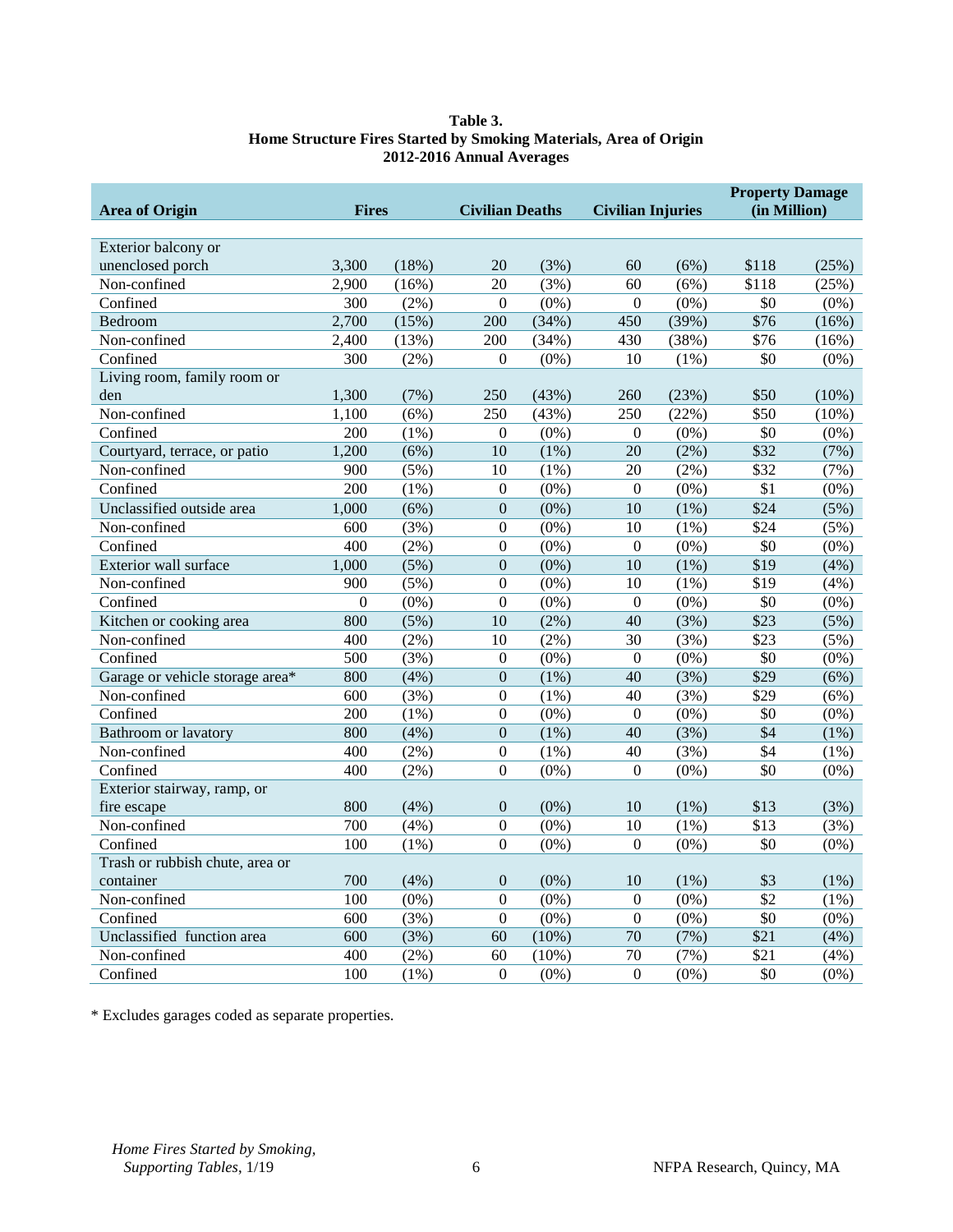#### **Table 3. Home Structure Fires Started by Smoking Materials, Area of Origin 2012-2016 Annual Averages (Continued)**

| <b>Area of Origin</b>                                                                                                     | <b>Fires</b> |           | <b>Civilian Deaths</b> |           | <b>Civilian Injuries</b> |           | <b>Property Damage</b><br>(in Million) |           |
|---------------------------------------------------------------------------------------------------------------------------|--------------|-----------|------------------------|-----------|--------------------------|-----------|----------------------------------------|-----------|
|                                                                                                                           |              |           |                        |           |                          |           |                                        |           |
| Unclassified means of egress                                                                                              | 300          | (2%)      | 0                      | $(0\%)$   | 10                       | $(1\%)$   | \$3                                    | $(1\%)$   |
| Non-confined                                                                                                              | <b>200</b>   | $(1\%)$   | 0                      | $(0\%)$   | 10                       | $(1\%)$   | \$3                                    | (1%)      |
| Confined                                                                                                                  | $\mathbf{0}$ | $(0\%)$   | 0                      | $(0\%)$   | $\theta$                 | $(0\%)$   | \$0                                    | $(0\%)$   |
| Other known area of origin                                                                                                | 2,900        | $(16\%)$  | 30                     | (6%)      | 110                      | $(10\%)$  | \$60                                   | (13%)     |
| Non-confined                                                                                                              | 2,000        | $(11\%)$  | 30                     | (6%)      | 110                      | $(9\%)$   | \$60                                   | (13%)     |
| Confined                                                                                                                  | 900          | (5%)      | $\overline{0}$         | $(0\%)$   | $\theta$                 | $(0\%)$   | \$0                                    | $(0\%)$   |
|                                                                                                                           |              |           |                        |           |                          |           |                                        |           |
| Total                                                                                                                     | 18,100       | $(100\%)$ | 590                    | $(100\%)$ | 1,130                    | $(100\%)$ | \$476                                  | $(100\%)$ |
| Non-confined                                                                                                              | 13,700       | (76%)     | 590                    | $(100\%)$ | 1,100                    | (97%)     | \$475                                  | $(100\%)$ |
| Confined                                                                                                                  | 4,400        | (24%)     | $\overline{0}$         | $(0\%)$   | 30                       | (3%)      | \$2                                    | $(0\%)$   |
|                                                                                                                           |              |           |                        |           |                          |           |                                        |           |
| Although fewer than 2% of the fires began in the following areas of origin, these fires caused at least 2% of the deaths. |              |           |                        |           |                          |           |                                        |           |
| Dining room                                                                                                               |              |           | 10                     | (2%)      |                          |           |                                        |           |

\*Excludes garages coded as separate properties.

Note: These are national estimates of fires reported to U.S. municipal fire departments and so exclude fires reported only to Federal or state agencies or industrial fire brigades. National estimates are projections. Casualty and loss projections can be heavily influenced by the inclusion or exclusion of one unusually serious fire. Fires are rounded to the nearest ten, civilian deaths and civilian injuries are expressed to the nearest one and direct property damage is rounded to the nearest million dollars. Damage has not been adjusted for inflation. Figures include a proportional share of fires with heat source unknown, or unknown between smoking material and open flame, and smoking-material fires with unknown area of origin. Totals may not equal sums because of rounding. Statistics are calculated separately for non-confined fires and confined fires, i.e., fires with incident types that indicated they were confined to trash, cooking vessel, chimney or flue, fuel burner or boiler, commercial compactor or incinerator.

Source: NFIRS 5.0 and NFPA's fire experience survey